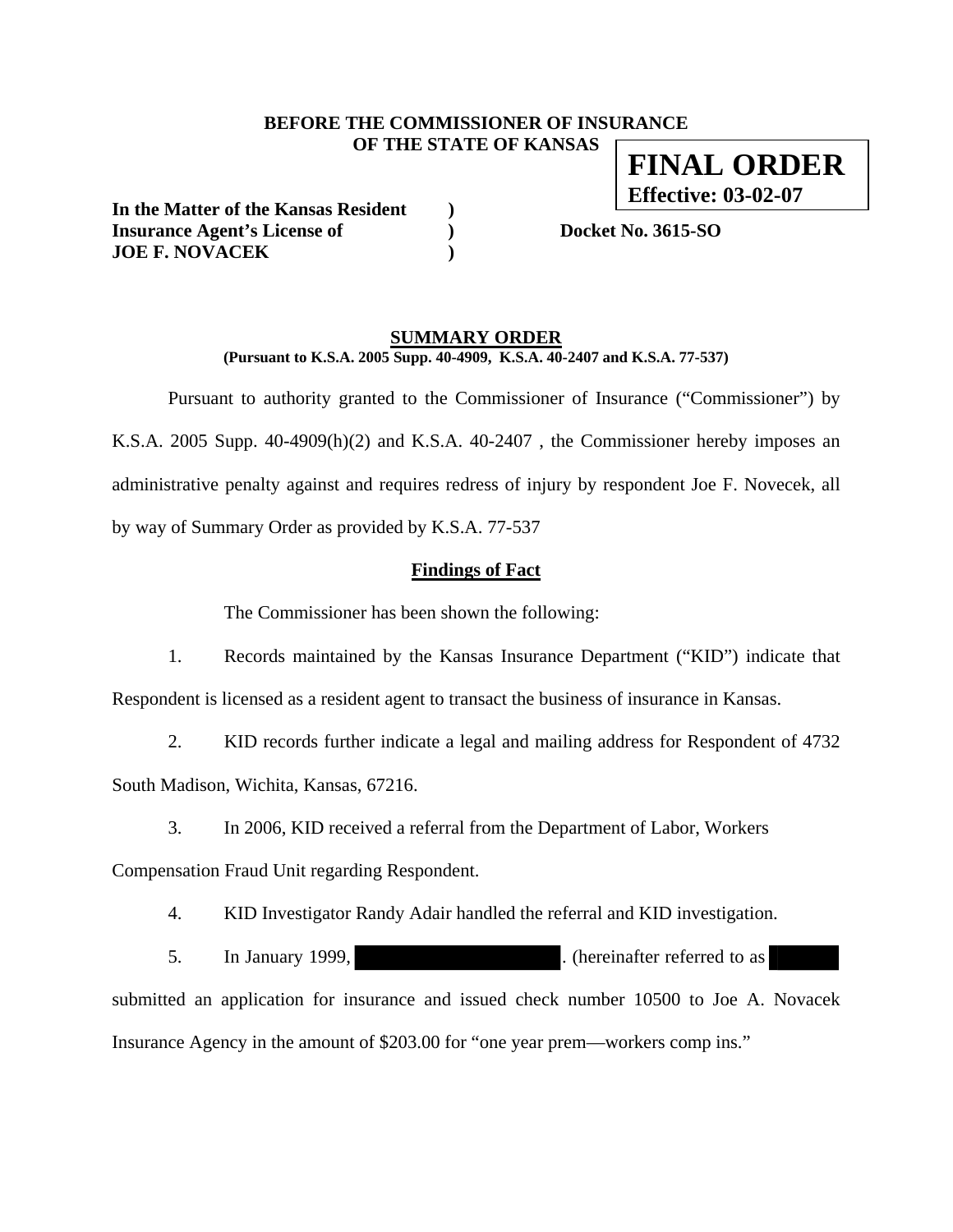6. Respondent failed to obtain workers compensation insurance in 1999 after receiving the application for insurance and partial payment of the premium (i.e. \$203.00)

7. Respondent issued a false certificate of insurance to and failed to provide workers compensation coverage from 1999 to 2005 to

8. was investigated by the Department of Labor Worker Compensation Fraud Unit.

9. Said Fraud Unit requested a copy of state insurance certificate from Respondent.

10. Respondent supplied the Fraud Unit with a false certificate of insurance

11. Respondent admitted to Investigator. Adair of KID that he (respondent) faxed a ccertificate to Kansas Work Comp showing that was insured by Liberty Mutual, when, in fact he knew this was not true. He further admitted to Investigator Adair of KID that the policy number on this certificate was a bad number and that it was one that he had handy so he just used it. Although he told Investigator Adair that he intended to subsequently (i.e. after he received the partial premium) get a policy started, respondent never did. Respondent further admitted that he did not advise Kansas Work Comp that the policy did not exist. As a result,  $\qquad \qquad$  . paid a partial premium for insurance which respondent never obtained and respondent created a bogus certificate of insurance purportedly issued by Liberty Mutual and assigned it a bogus certificate number.

12. This is the respondents first offense and the respondent admitted his wrongdoing and cooperated in the investigation.

2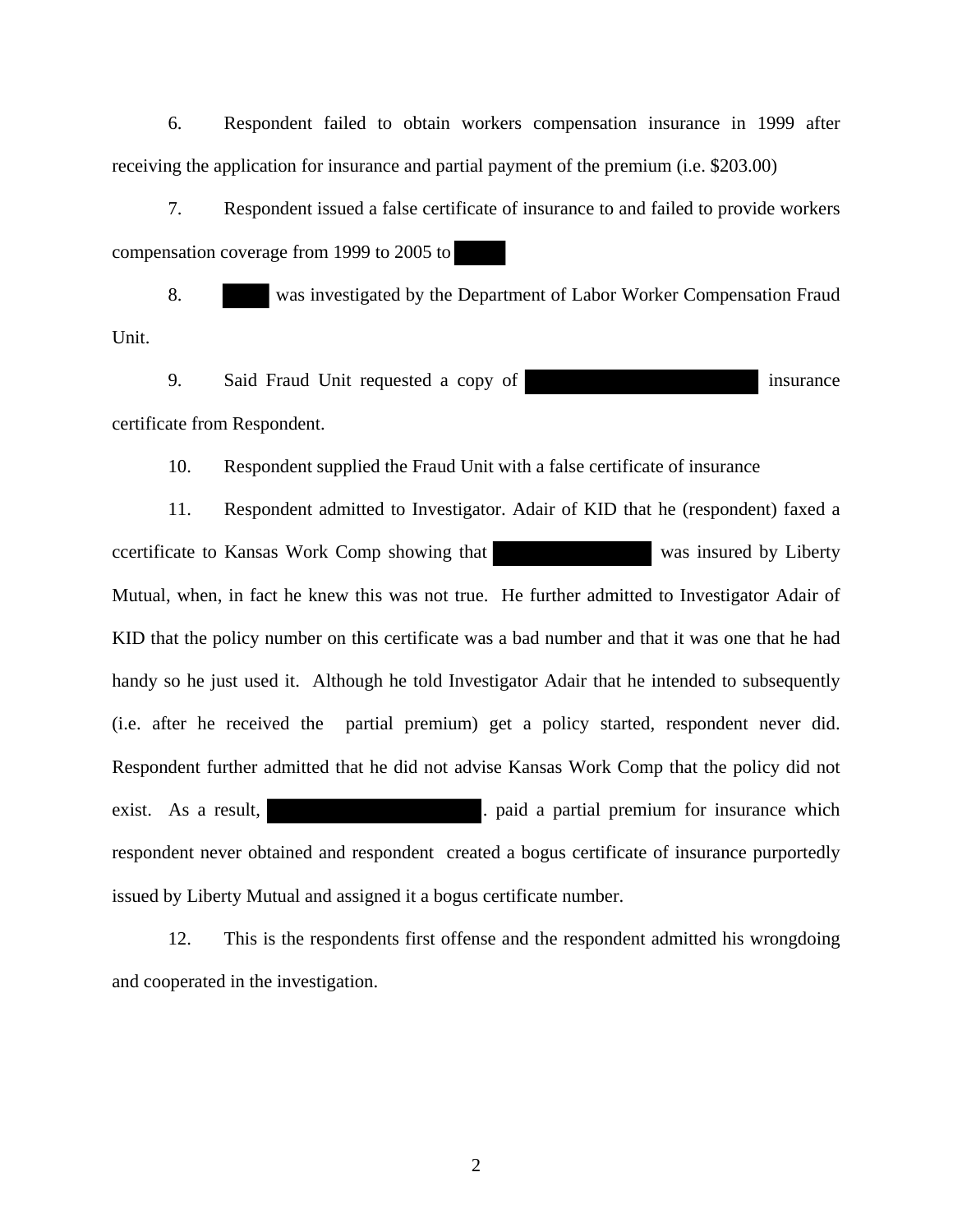#### **Conclusions of Law**

13. The Commissioner has jurisdiction over Respondent as well as the subject matter of this proceeding and such proceeding is held in the public interest.

14. The Commissioner finds from the foregoing findings of fact that the respondent has engaged in a deceptive act under K.S.A. 40-2407.

15. The Commissioner finds from the foregoing findings of fact that the respondent intentionally misrepresented the provisions terms and conditions of an actual or proposed insurance contract or application for insurance.

16. The Commissioner finds from the foregoing findings of fact that the respondent improperly withheld, misappropriated or converted monies (i.e. \$203.00) received in the course of doing insurance business.

17. The Commissioner finds from the foregoing findings of fact that the respondent used fraudulent, coercive or dishonest practice or demonstrated incompetence, untrustworthiness or financial irresponsibility in the conduct of business in this state

### **Applicable Law**

18. K.S.A. 2005 Supp. 40-4909(h)(2) provides in relevant part: ". . . the commissioner may: (2) . . . issue an order imposing an administrative penalty up to a maximum of \$500 for each violation . . .

19. K.S.A. 40-2407(3) provides in relevant part that the commissioner has the authority to redress injury by requiring the refund of any premiums paid by any consumer.

20. Based on the facts and circumstances set forth herein, it appears that the use of summary proceedings in this matter is appropriate, in accordance with the provisions set forth in K.S.A. 77-537(a), in that the use of summary proceedings does not violate any provision of law

3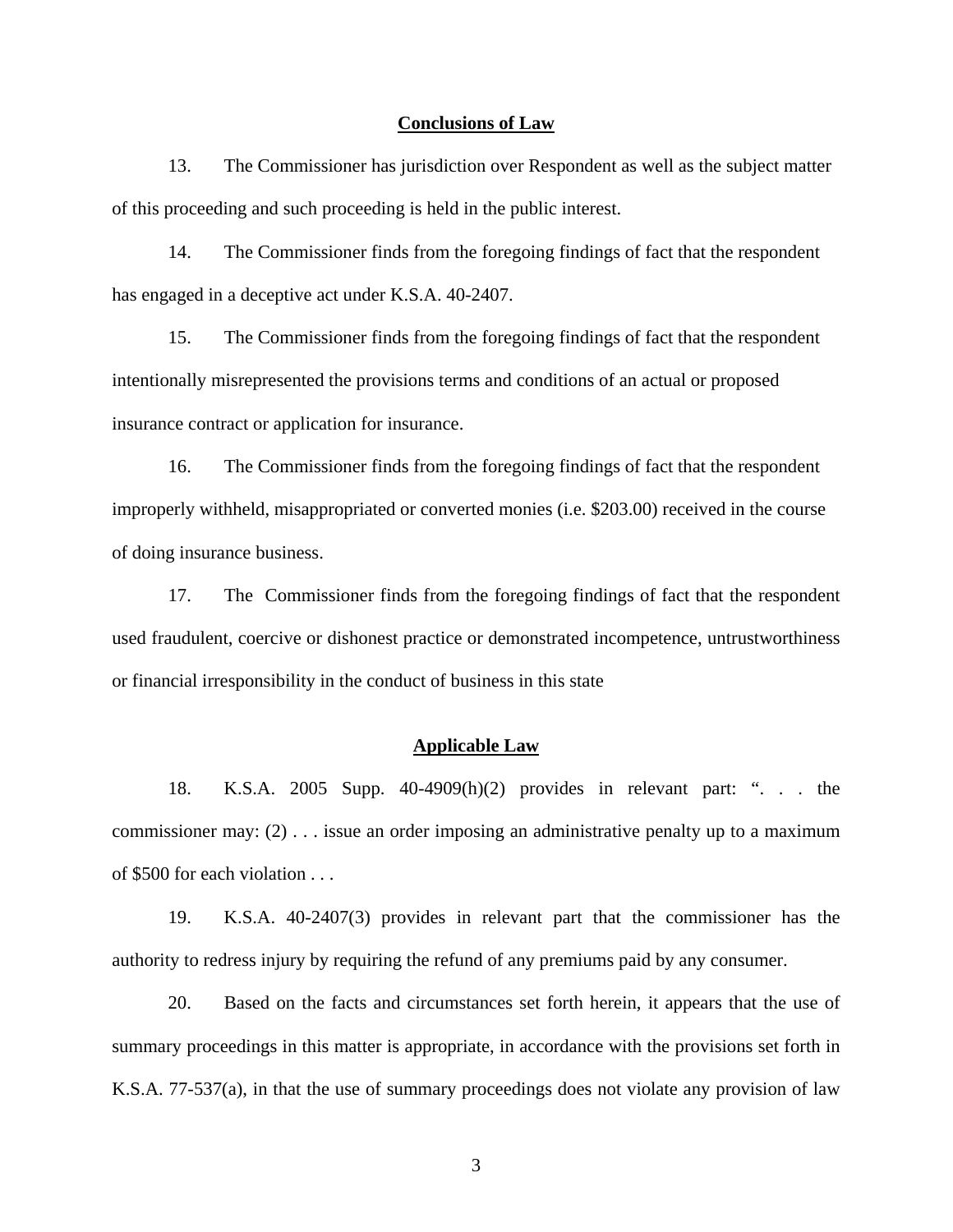and the protection of the public interest does not require the KID to give notice and opportunity to participate to persons other than the respondent, Joe F. Novecek.

# **IT IS THEREFORE ORDERED BY THE COMMISSIONER OF INSURANCE**

**THAT** within seven days after the effective date of this order the respondent, Joe F. Novecek pay an administrative penalty in the amount of \$500, and further that the same respondent within the same time redress the injury he caused ., in the amount of \$203.00.



\_/s/ Sandy Praeger\_\_\_\_\_\_\_\_\_\_\_\_\_\_\_\_\_\_\_\_\_ Sandy Praeger Commissioner of Insurance

\_/s/ John W. Campbell\_\_\_\_\_\_\_\_\_\_\_\_\_\_\_\_\_

John W. Campbell

**General Counsel**